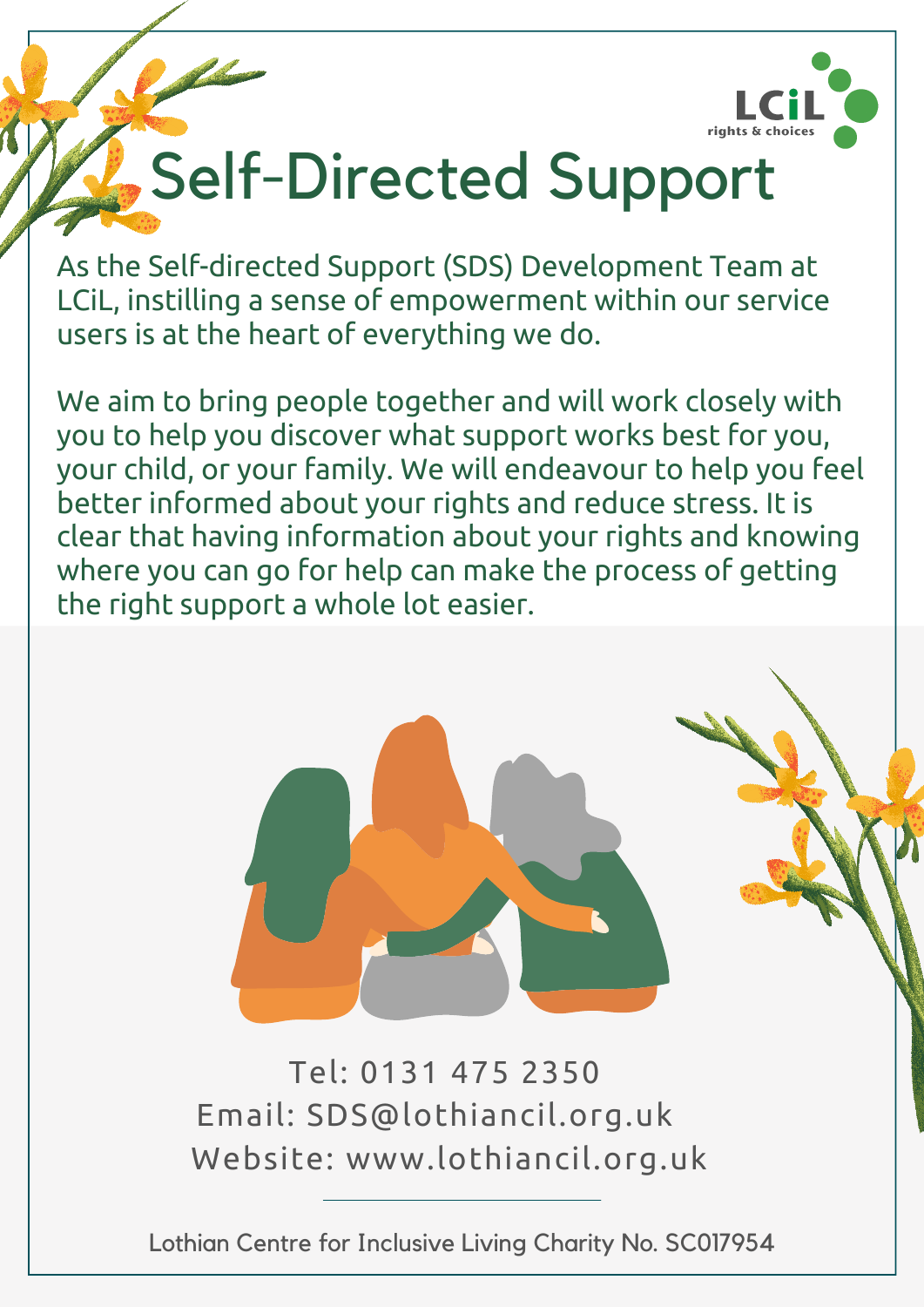# How We Operate

Our team offers monthly Peer Support Groups, Online Sessions, Workshops, and Signposting. These aim to build people's confidence, knowledge, and skills, increasing their resilience overall. We work with people to reduce their isolation by connecting them with others and empowering them to access the support they need to live an independent life.

#### **Who we work with:**

Disabled people, people with long-term conditions, older people and parent carers of disabled people and children with additional support needs

### Quotes from service users who have attended our events

''Great to listen to how other parents achieved something, the process they used''

''It was fun to just sit and chat and share experiences''



''A very positive experience. Good to know other people are in the same boat''

''I really do benefit from the group. I felt that I came away with tons of useful information that I have already acted on''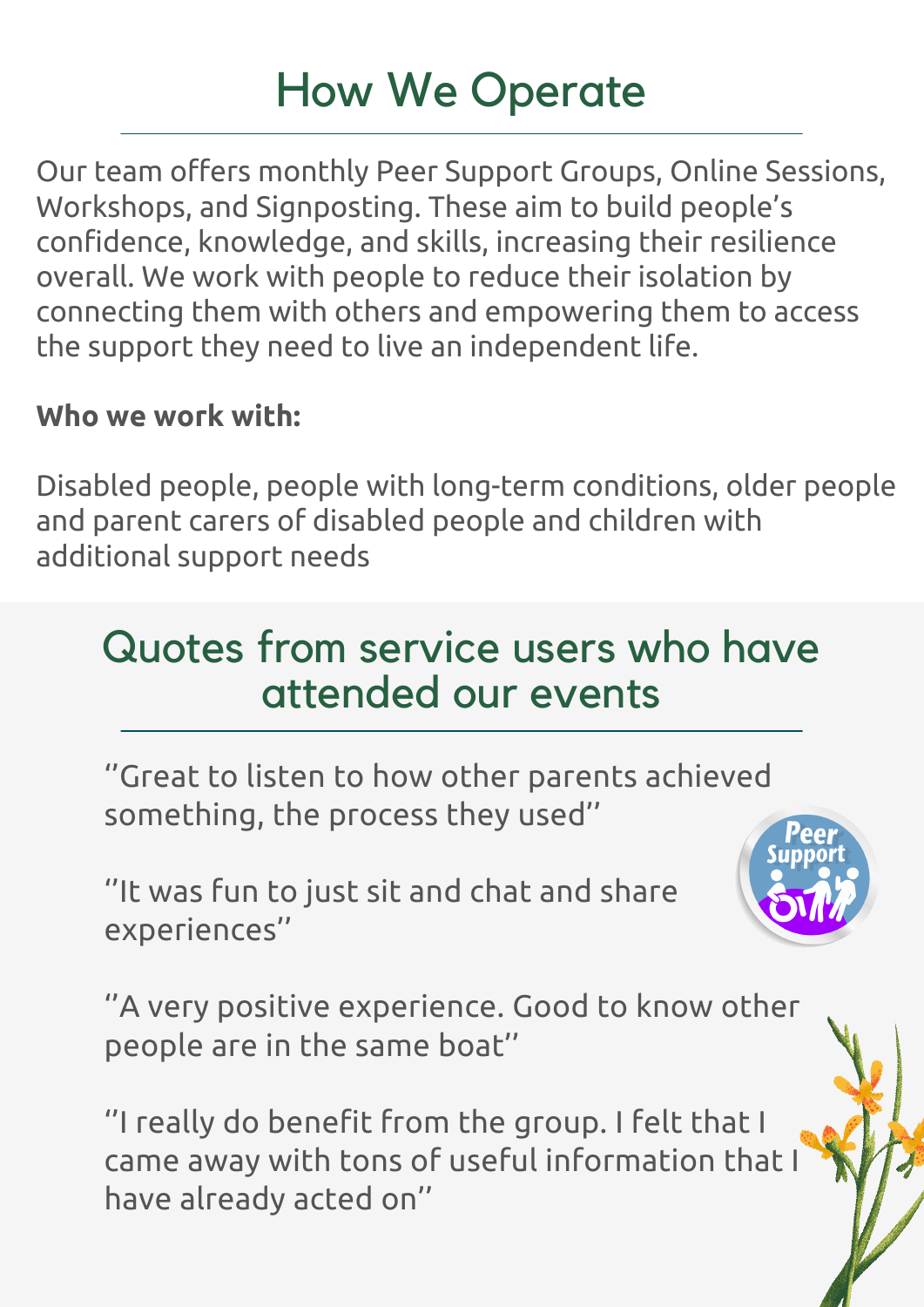# Where and when?

Throughout the pandemic all of our groups have been meeting over Zoom, however, this is constantly under review and we will be looking to revert to in-person meetings in the near future.

Please visit **www.lothiancil.org.uk/events** to find our calendar with up-to-date times for all of our upcoming events. You can also download a copy of our full events programme on our website.



# LCiL also provides:

- An **Independent Living Service** one-to-one advice & support to manage your self-directed support package
- A **Payroll Service** helping you by doing some of the paperwork if you are an employer
- A **Financial Management Service** helping you to manage your self-directed support budget
- **Grapevine** offers free, confidential information & advice, on anything about having a disability
- **Training & workshops** on various topics